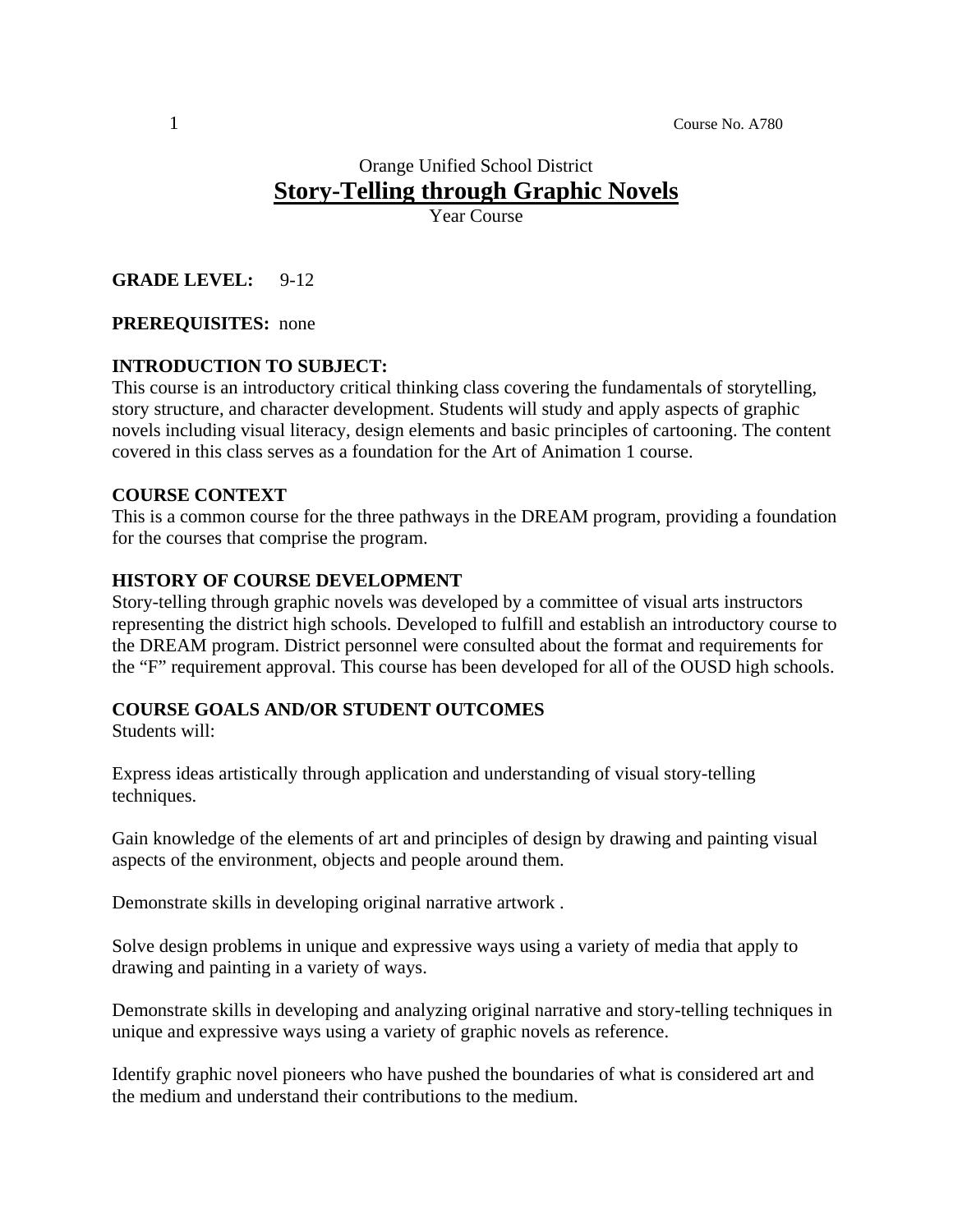Analyze and describe works of art by making aesthetic judgments about visual characteristics in art, graphic novels, objects in nature, and events and the environment found in contemporary culture.

Demonstrate their learning by connecting gained knowledge with the graphic novel medium from the past and the present.

Develop skills in graphic novel story-telling that translate to careers in the fields of the arts, media, and communication bridging the learning to other subject areas.

Construct a rationale for the validity of a specific work of art (graphic novels) that falls outside their conception of traditional art.

Create a portfolio of original artworks for exhibition, assessment, evaluation and application to colleges and employment.

# **COURSE OBJECTIVES:**

# **BY THE END OF THE COURSE STUDENTS WILL BE ABLE TO:**

Story-Telling through Graphic Novels will meet the following Visual Arts Standards, Grades 9- 12 (Proficient), from the Visual and Performing Arts Content Standards for California Schools, Kindergarten through Grade Twelve:

# ARTISTIC PERCEPTION

*Processing, Analyzing, and Responding to Sensory Information Through the Language and Skills Unique to the Visual Arts (*Standard 1.0, Grades 9-12 Advanced). *Students perceive and respond to works of art, objects in nature, events and the environment. They use the vocabulary of the visual arts to express their observations.* 

Students will identify and use the principles of design to discuss, analyze, and write about visual aspects in the environment and in works of art, including their own.

Students will research and analyze the work of an artist and write about the artist's distinctive style and its contribution tom the meaning of the work.

Students will analyze analyze and describe how the composition of a work of art is affected by the use of a particular principle of design.

Students will analyze the material used by a given artist and describe how its use influences the meaning of the work.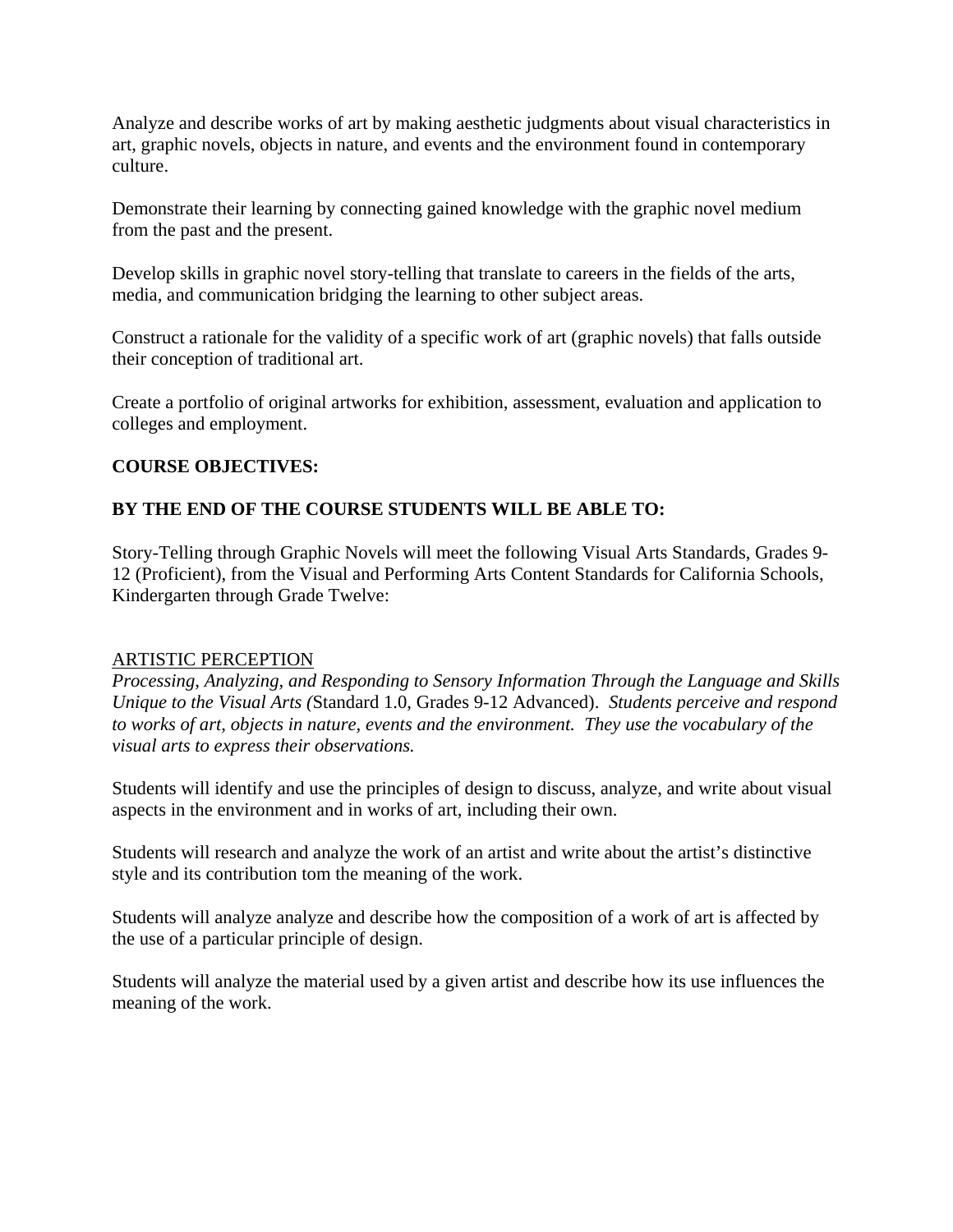#### CREATIVE EXPRESSION

*Creating, Performing and Participating in the Visual Arts* (Standard 2.0, Grades 9-12 Advanced). *Students apply artistic processes and skills, using a variety of media to communicate meaning and intent in original artworks.* 

Students will solve visual arts problems that involve the effective use of the elements of art and principles of design.

Students will review and refine observational drawing skills in both electronic and traditional media.

Students will create a two- or three- dimensional work of art that addresses a social issue.

#### HISTORICAL AND CULTURAL CONTEXT

*Creating, Performing and Participating in the Visual Arts (*Standard 3.0, Grades 9-12 Advanced). *Students analyze the role and development of the visual arts in past and present cultures throughout the world, noting human diversity as it relates to visual arts and artists.* 

Students will identify similarities and differences in the purpose of art created in selected cultures.

Students will identify and describe trends in the visual arts and discuss how the issues of time, place, and cultural influence are reflected in selected works of art.

Students will discuss the purpose of art in selected contemporary cultures.

#### AESTHETIC VALUING

*Responding to, Analyzing, and Making Judgments About Works in the Visual Arts (*Standard 4.0, Grades 9-12 Advanced). Students analyze, and assess, and derive meaning from works of art, including their own, according to the elements and principles of design, and aesthetic qualities.

Students will articulate how personal beliefs, cultural traditions, and current social, economic, and political contexts influence the interpretation of the meaning or message in a work of art.

Students will compare the ways in which the meaning of a specific work of art has been affected over time because of changes in interpretation and context.

Students will formulate and support a position regarding the aesthetic value of a specific work of art and change or defend that position after considering the views of others.

Students will articulate the process and rationale for refining and reworking one of their own works of art.

Students will employ the conventions of art criticism in writing and speaking about works of art.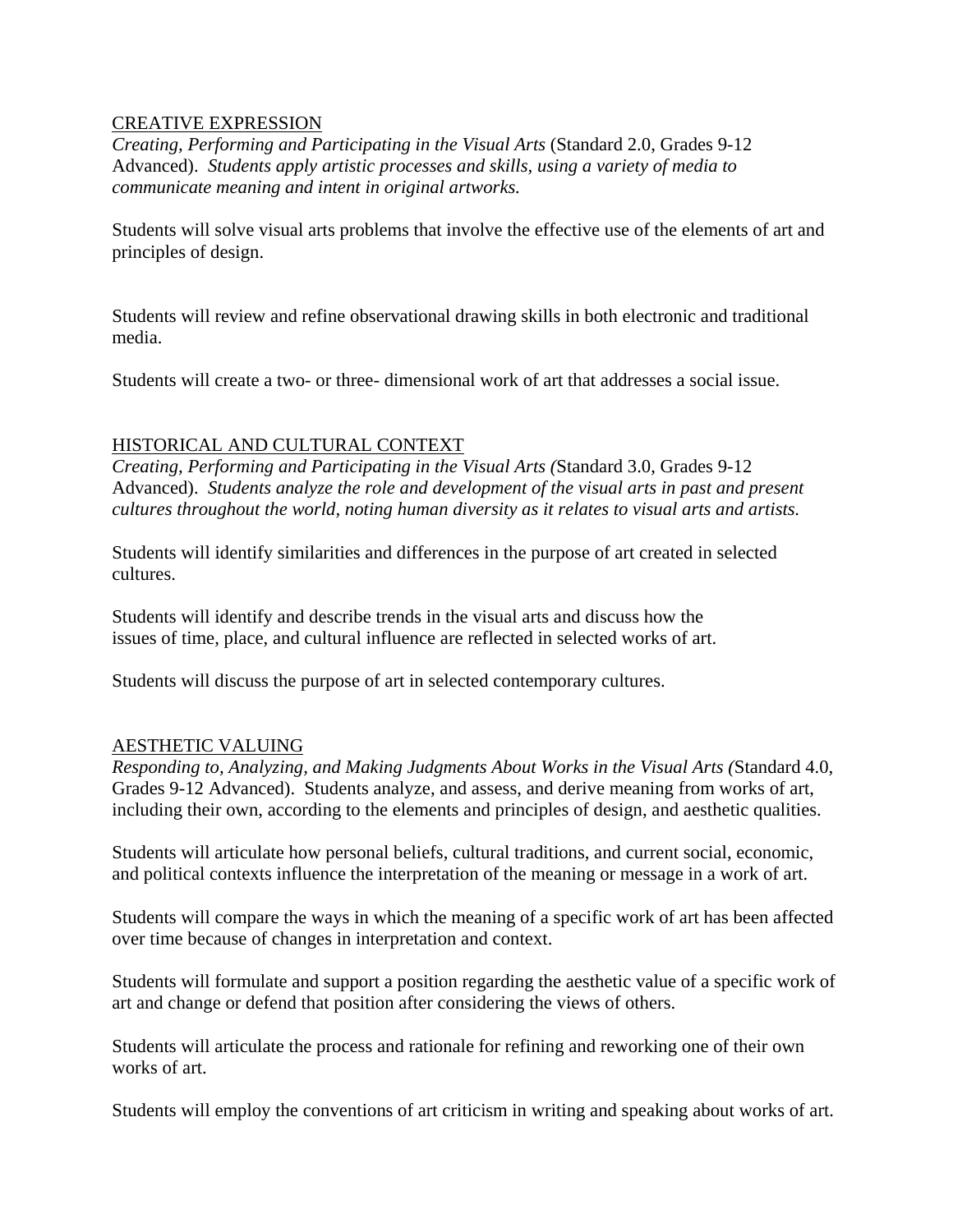# CONNECTIONS, RELATIONSHIPS, APPLICATIONS

*Students apply what they have learned in the visual arts across the subject areas. They develop competencies and creative skills in problem solving, communication, and management of time and resources that contribute to lifelong learning and career skills. They also learn about careers in and related to the visual arts.* 

Students will create a work of art that communicates a cross-cultural or universal theme taken from literature or history

Students will compare and contrast the ways in which different media (television, newspapers, magazines…) cover the same art exhibition.

Students will demonstrate an understanding of the various skills of an artist, art critic, art historian, art collector, art gallery owner, and philosopher of art (aesthetician).

# **COURSE OVERVIEW AND APPROXIMATE UNIT TIME ALLOTMENTS:**

| <b>FIRST SEMESTER</b> |                                                                                                                                                                                                                                                                      | <b>WEEKS</b>   |
|-----------------------|----------------------------------------------------------------------------------------------------------------------------------------------------------------------------------------------------------------------------------------------------------------------|----------------|
| $\mathbf{I}$ .        | Students will demonstrate their ability and skills in a series of drawing<br>exercises using the visual dialogue.                                                                                                                                                    |                |
| II.                   | Students will develop an understanding of the visual structures of art works<br>by studying the terminology of the elements of art and principles design as<br>they relate to traditional visual arts and maintain a sketchbook that reflects<br>their understanding | 2              |
| Ш.                    | Students will be introduced to various contemporary artists in the field of<br>graphic novel art, such as Jack Kirby, Neil Adams, Alex Ross, and other<br>various artists demonstrating techniques in the working field.                                             | Ongoing        |
| IV.                   | Students will illustrate the elements necessary to convey visual dialogue.                                                                                                                                                                                           | $\overline{2}$ |
| V.                    | Students will use the sequencing of story-telling using the visual dialogue<br>which incorporates a beginning, middle, and an end.                                                                                                                                   | Ongoing        |
| VI.                   | Students will design artworks using perspectives and points of views to<br>deliver a dynamic drawing.                                                                                                                                                                | Ongoing        |
| VII.                  | Students will demonstrate an understanding of how to solve artistic problems<br>of layout and design using critical thinking strategies.                                                                                                                             | 3              |
| III.                  | Students will identify and research graphic novel pioneers on the web and<br>communicate that information in a drawing project.                                                                                                                                      |                |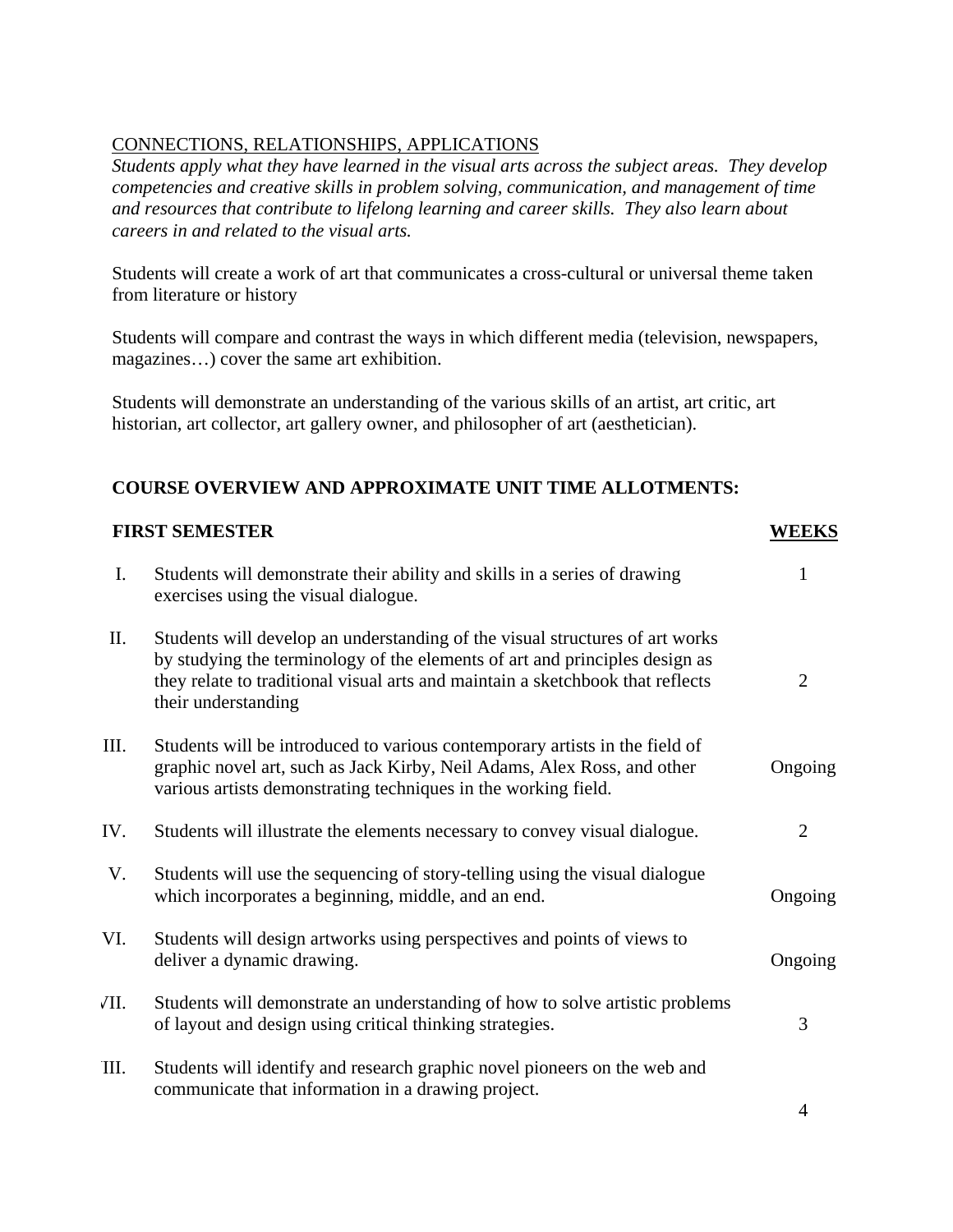# **FIRST SEMESTER WEEKS** IX. Students will draw a series of three panels to show the development of their character. X. Students will be introduced to illustration of art that incorporates complex issues of color theory, scale, implied texture, space and distortion of shape/form. XI. Students will develop and design an environment for a character they created. XII. Students will investigate current trends in, and the applications of, graphic novel media that they may employ in producing artworks, then design an art work inspired by their investigation. XIII. Students will continue to design and maintain a traditional arts sketchbook for evaluation and assessment at the end of the first semester and continue to maintain and develop a strong drawing ethic. 2 3 Ongoing **SECOND SEMESTER WEEKS** I. Students will write out an artist statement about what inspires them to draw. II. Students will research and demonstrate the significance of a layout spread in the visual design. III. Students will draw out their own 3-page lay-out. IV. Students will use their 3-page lay-out to design a story depicting the origin of their character. V. Students will continue to develop portfolios using traditional media and discuss and write about their role as artist using a contemporary media. VI. Students will study multimedia applications using video and sound and use that knowledge to design and create a multimedia presentation. VII. Students will continue to practice the skills they have learned. Designing and creating drawings reflecting artistic style and individual content ideas. VIII. Students will continue to develop drawing skills and continue to explore other styles and graphic novel Artists. 1 2 1 4 Ongoing Ongoing 5 3